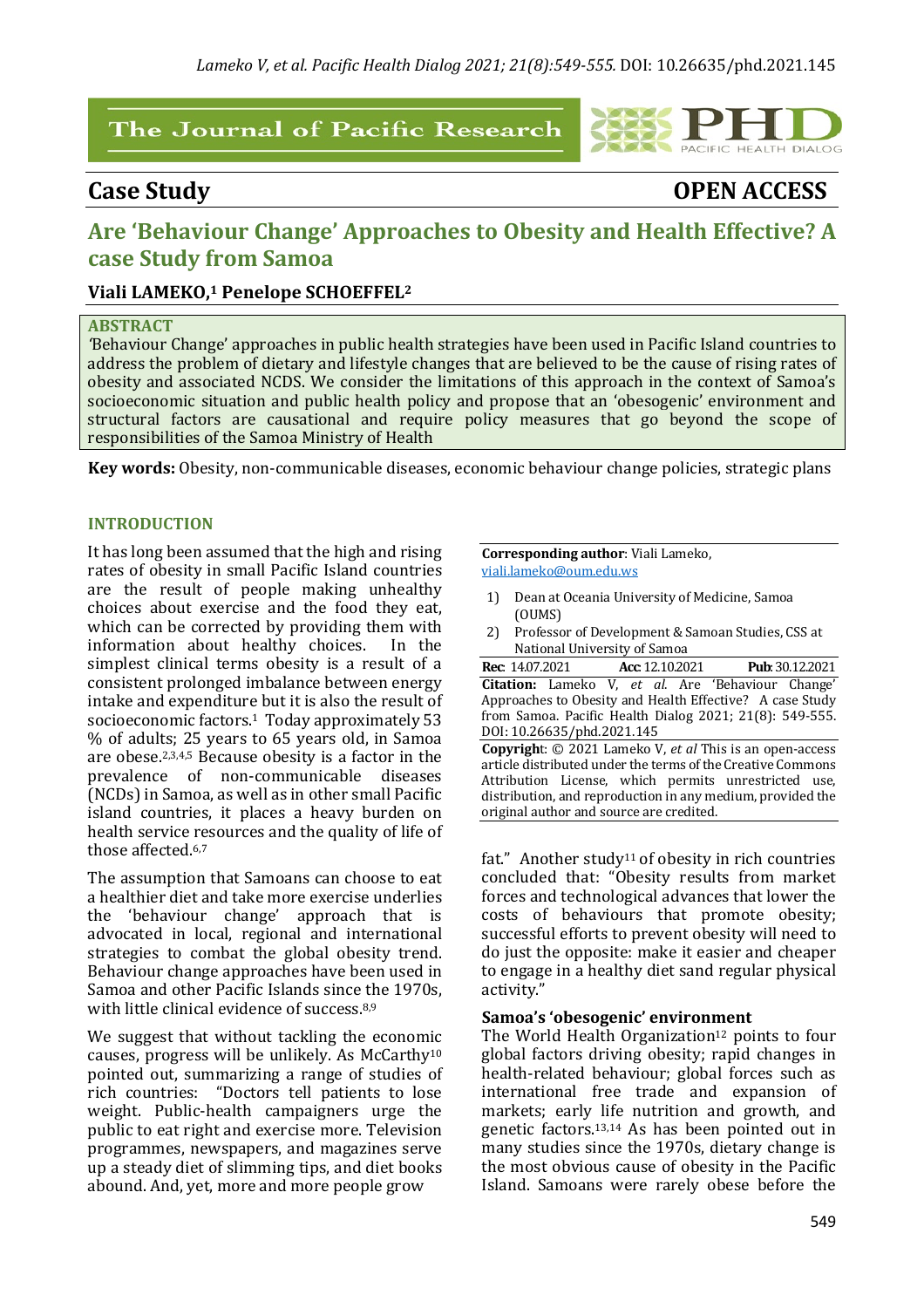1960s, as evidenced by ethnographic studies and old photographs in museums.<sup>15,16</sup> Writing in 1984 and reflecting on earlier research on food and nutrition in the Pacific, Parkinson<sup>17</sup> pointed out that increasing consumption of bread, rice, sugar and fatty meats was undermining the health of Pacific Islanders, and that fresh local food was often more expensive than those imported foods in terms of price and preparation time. Historical trends have made sugar an additive to most cheap industrially processed foods and beverages. As documented by Minz<sup>18</sup> in his history of colonialism and the production of sugar, these cheap processed foods are now available for mass consumption by the poor throughout the world, including the Pacific Islands. Worldwide data shows that consumption sugar-sweetened-beverages is rising to high levels particularly in developing countries.<sup>19</sup> Another highly informative study is traces how instant ramen noodles became a global industrial food into the  $21<sup>st</sup>$  century.<sup>20</sup> In Samoa modernization of the economy since the 1960s accelerated by migration and monetary remittances has driven dietary change. The original diet of Samoans has largely replaced fresh local foods with processed imported foods such as canned and brined beef, canned pilchards, mutton flaps, factory-farmed chicken, turkey tails, heavily sugar sweetened beverages, bread and other flour-baked goods, and rice, to name a few.<sup>21, 22, 23</sup> Sharing food is an integral part of Samoan culture and food is an essential part of every celebration, and imported food has supplanted many local foods. A typical gift of food in Samoa today is a meal given in a disposable container, of many foods, the more variety the more prestigious the gift. Many of those foods are imported, typically as chicken, salt beef, mussels, pasta or potato salad, orange and apple, as well as a slice of local taro and fish or pork. Statistics for2018-2019 show that Samoa imports goods worth USD\$510m, of which food is a significant component. 24.

A recent study of contemporary Samoa eating habits had identified three different dietary patterns. First, a 'modern' diet consisted of a high intake of imported and processed foods, including pizza, cheeseburgers, margarine, sugary drinks, desserts, snacks, egg products, noodles, nuts, breads and cakes. There was a low intake of traditional agricultural products and fish. Second, a 'mixed-traditional' dietary pattern which consisted of a high intake of nontraditional foods, such as introduced or imported fruits and vegetables, and soup, poultry and fish and processed, mainly imported foods, such as dairy products, breads and cakes. The third pattern identified was termed a 'mixed-modern'

diet consisting of mostly imported and processed foods, such as pizza, cheeseburgers, red meat, egg products, noodles, and grains, with some local food such as seafood and coconut, but low intake of fish, tea, coffee, soup, and traditional agricultural staples.<sup>22</sup>

Links between food availability, food prices and obesity in Samoa were examined by Seiden *et al*<sup>25</sup> who found that the total energy availability from food increased by 47  $%$ , with more than  $900$ extra calories available per capital per day between 1961 and 2007. Consequently, they found out that the mean body mass index (BMI) for men and women aged 35-44 years old also rose by 18 % between 1980 and 2007. Dietary change is even more concerning when it is considered that Samoans, like other Polynesians may be genetically predisposed to obesity and gout. For example in 2016, McGarvey and his colleagues<sup>26</sup> found that about half of Samoan people have a significant genetic variant on chromosome-5 that is likely to increase the risk of obesity. Another sensitive factor in Samoa's 'obesogenic' environment is that many leaders in the workplace, church, government and communities are morbidly obese, fostering the perception in the eyes of the public that power and influence are positively correlated with obesity. 15 

Aside from dietary change, in Samoa's pre-1960s economy considerable daily physical exertion was required to obtain food. Men paddled canoes far out to sea to catch fish and walked daily from their homes to inland plantations to cultivate crops and to carry them home, as well as many other tasks demanding physical energy. Women's work was always more sedentary than that of men, but although it seldom took them far from their village, women gleaned reefs for seafood and cultivated pandanus and other plants for making mats and other household items, and swept the open areas of their villages daily. In earlier times both men and women travelled on foot on malaga (visiting parties) to attend ceremonies or play cricket in distant villages. Today only a small proportion of households depend on subsistence production. In 2014, of 28,119 households in Samoa, 15,168 grew crops for home consumption and sale and of these only half (7,664) mainly depended on farming for most of their food<sup>27</sup>. The decline of subsistence production and associated physical activity has been driven by society-wide economic forces far more powerful than individual choices. A study of  $\overline{\text{c}}$  cocoa farmers in  $2018^{28}$  found that households without several young men had difficulty maintaining their plantations, and as noted in an earlier study,<sup>29</sup> the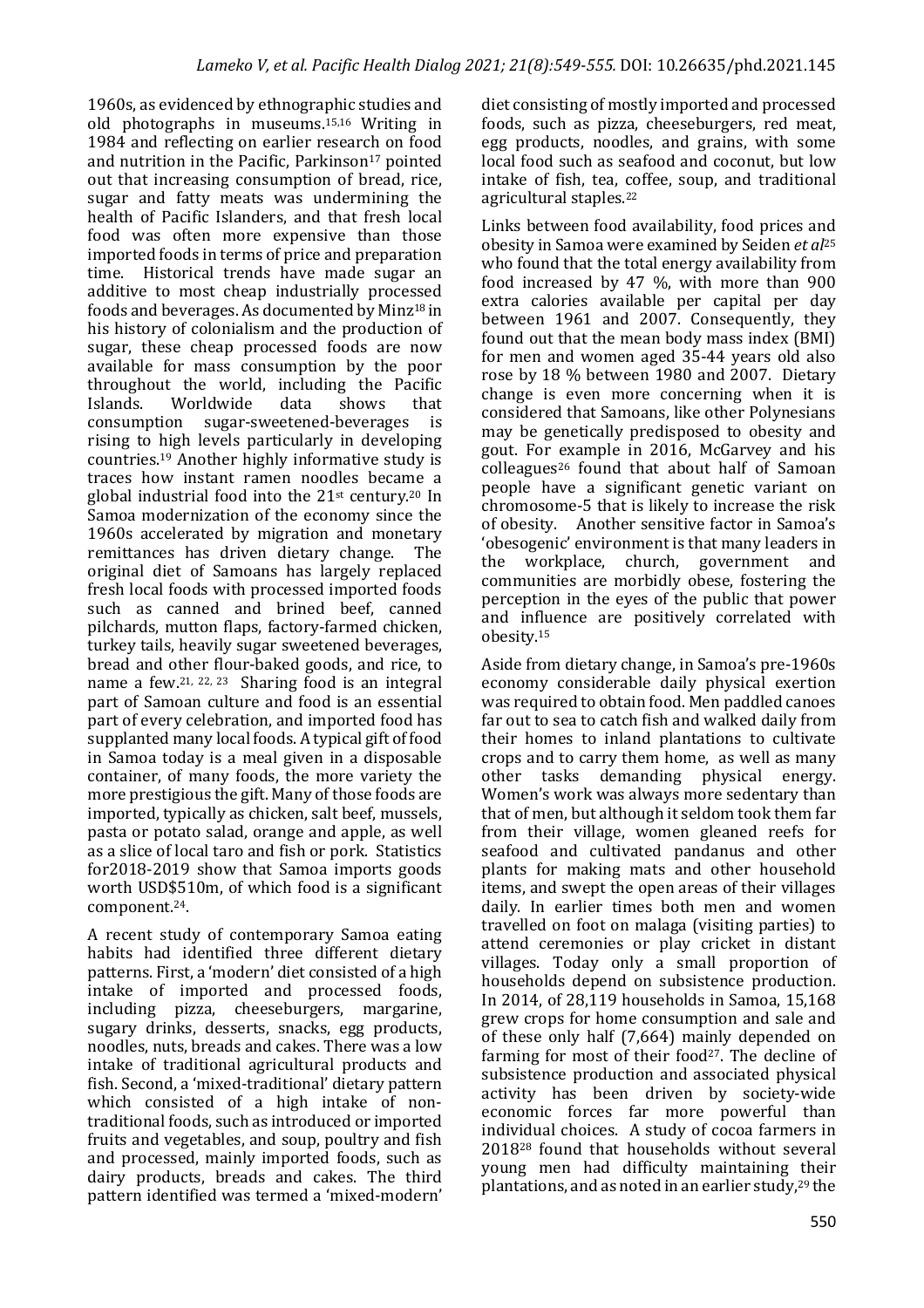income from farming was insufficient to attract young men to engage in it if they could find options offering daily or weekly wages. Dependence on cash incomes, in rural villages as well as in urban settings, means that people buy most of their food from shops and that relatively few expend much physical exertion in farming and fishing. A recent study<sup>30</sup> of four representative villages in Samoa confirms this trend over the past  $50$  years, finding insignificant growth in the size of their populations, particularly the number of young adults, due to migration to urban areas and overseas.

### **Health and behaviour change**

In a report on health trends the Pacific Islands for the Secretariat of the Pacific Community<sup>21</sup> refers to 'lifestyle diseases'. The term implies that the prevalence of NCDs is fault of lazy individuals making bad food choices in their chosen lifestyle. Such assumption has long influenced the policy response of advocacy for behaviour change, urging Islanders to take exercise and return to their healthier traditional diets. Yet despite such messages, overweight and obesity and associated NCDs have continued to rise over time in Samoa and other Pacific Islands despite massive investment in behaviour change intervention strategies. These strategies have included posters, health talks, radio and television messages, school and village vegetable gardening projects, and medical advice.

It is time to ask: to what extent is individual behaviour actually a contributing factor to the development of overweight and obesity? Do people have choices to eat or not to eat less highly processed foods on a daily basis? A number of models or theories have been developed over the years that explain why people engage in certain health behaviours and how to encourage change<sup>31</sup>. A theory of 'reasoned action' was first proposed by Ajzen and Fishbein<sup>32</sup> in 1972 which takes account of an individual's own beliefs about behaviour, and the social context that conditions normative beliefs about behaviour. In a later theory of 'planned behaviour'  $A$ jzen<sup>33</sup> extended this theory to give more emphasis on the importance of the social norms which influence behaviour. A 'health belief model' was first developed by the U.S Public Health Services, a based on a behaviour change framework, still widely used throughout the world.<sup>34</sup> It assumes that a person's health behaviours depend on their perceptions of the likelihood that their behaviour will cause them to get an illness; the likely severity of the illness, if they get it; the benefits of engaging in behaviour that will prevent an illness; and, the barriers to engaging in preventive behaviour. This health belief model is the basis of most interventions such as health messages in talks, pamphlets, posters, and radio and TV advertisements. It assumes that behaviour is a matter of individual choice, and that individuals will make healthy choices if they are given information about what those choices should be. These individualist models take insufficient account of global trends towards an "obesogenic environment"<sup>35</sup> in which people's choices are limited by structural factors. These factors include price, availability and access to food, urbanization, global trade, dependence on cash incomes, migration, remittances, poverty, and cultural expectations and values.<sup>36</sup>

### Government Policy, NCDs and Obesity

The Government of Samoa, like many other small island countries in the Pacific, recognizes the high national costs of NCDs and obesity leading to the development of National NCD Control policies.<sup>37</sup> The Samoa Ministry of Health (MOH) formulated two NCD Control policies in  $2010 -$ 2015, and  $2018 - 2023$ .<sup>38</sup> In addition, the Samoa National Health Promotion Policy 2010 - 2015 and the National Food and Nutrition Policy 2013-2018 have been put in place and had been implemented over the previous years. Moreover, the Samoa MOH is currently reviewing the nutrition policy  $2013-2018$  with a hope to bring forth a new and updated nutrition policy 2021-2025. The policy emphasis is on a range of health education measures to encourage behaviour change. 

To achieve behaviour change more than messages will be needed, instead action to reduce the 'obesogenic' environment of Samoa will be needed.<sup>39, 40</sup> Studies of obesity in rich countries such as Drewnowski and Darman<sup>41</sup> have found that the poor are most likely to become obese on a diet of energy dense, processed and refined food and drinks and conclude that: "Food policy interventions at the national and international levels may be the most promising approach to making health foods affordable and accessible". In Samoa, most people have low incomes. The minimum wage of  $\overline{$}3.00$  per hour is insufficient to feed a family well. There is political resistance to the notion that people in Samoa could be poor and typically the claim that there *are* poor people is met with the response that they should work harder or grow their own food, assuming all Samoan have access to farmland. According to the Asian Development Bank<sup>42</sup> proportion of people in Samoa living below the national poverty line is 18.8%. As previously cited, over  $40$  years ago Parkinson pointed out that imported foods such as rice, bread and noodles are cheaper per kilojoule than taro and much quicker and easier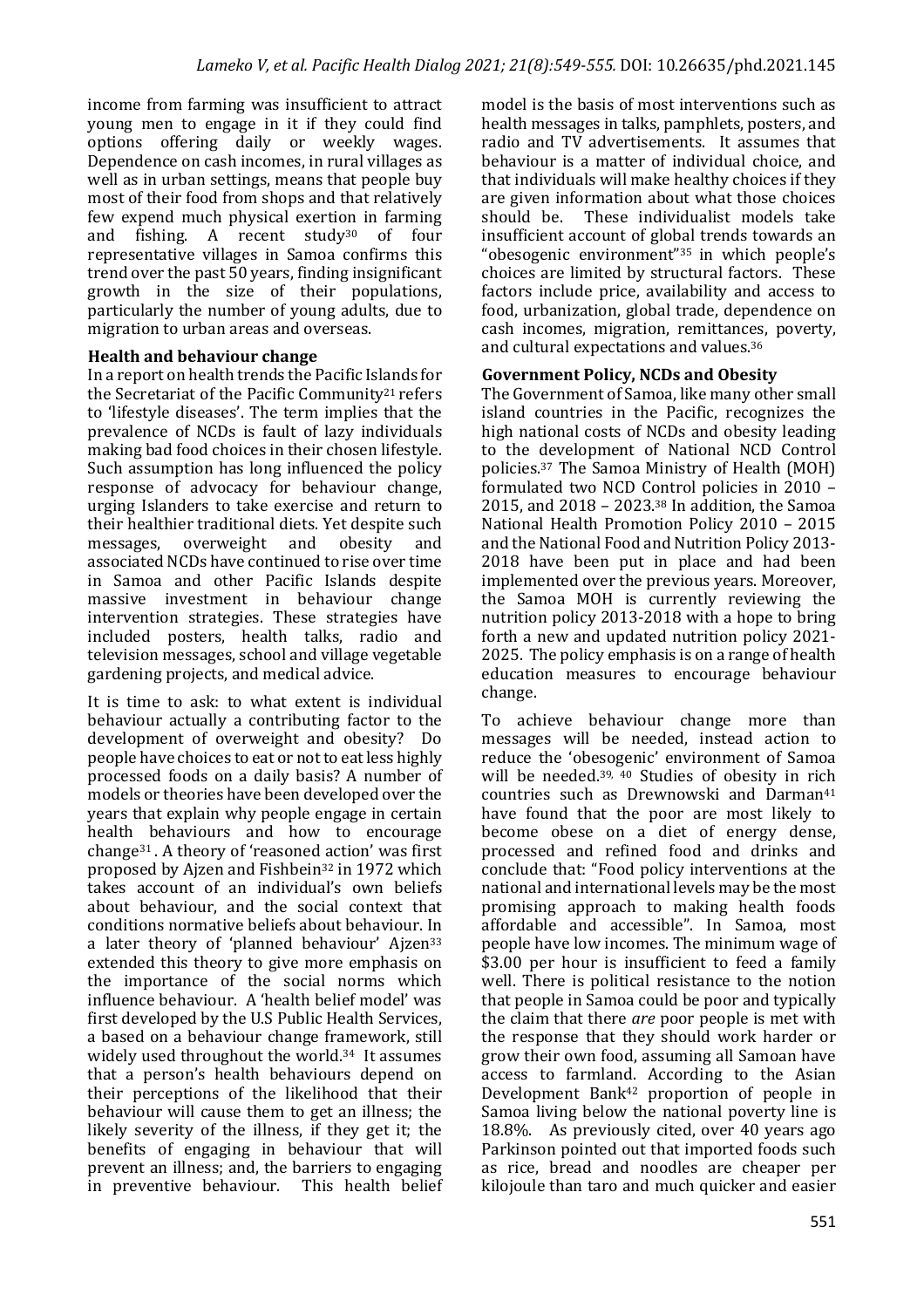to prepare. Research by the Pacific Obesity Prevention in Communities<sup>39</sup> (OPIC) project found that while the stakeholders at public consultations supported the idea of policy change to address diet and obesity, there has been a significant gap between the interest in pursuing policy change and actual policy implementation. 

Strong measures will be needed to incentivize people to eat fresh local food rather than imported food. To begin with food advertising should be controlled, for instance by banning street billboards advertising sugar sweetened beverages and television advertising of food such as quick-cook noodles, soft drinks, alcoholic drinks and drink mixes, ice-cream, biscuits and take-away foods. Emphasis must be placed on children; a ban should be placed on advertisements of sugary products featuring happy children, for these not only shape the tastes of children who see such advertisements, but encourage adults to show their love by giving children these products. There is evidence that efforts to encourage behaviour change towards healthy eating and exercise are most effective when those efforts are directed toward children<sup>43, 44</sup>.

The government should increase taxation on sugar and foods with high sugar and salt content, as advocated by WHO Global Action Plan for the prevention and control of NCDs in 2013.<sup>45</sup> Taxes of this kind will send messages that incentivize the food industry to reformulate their products; reducing the sugar and salt contents to avoid paying the levy. So far in Pacific Islands and States, taxes on food have been to raise revenue rather than to improve public health, and in some countries there has been price control on sugar, salt in order for the poor to afford them, which is a perverse incentive in relation public health<sup>39</sup>. Samoa's thriving local manufacturers produce beer, soft drinks, ice-cream and various snack foods, and hundreds of similar inexpensive products are imported. The government of Samoa has levied taxes on soft drinks, both locally made and imported since 1984 and have been increased over the vears. However, the motivation for these taxes was unrelated to health promotion; they were initiated by the Ministry of Finance, primarily to increase government revenues and in response to budget deficits.<sup>39</sup> Since the 1990s economic doctrines have strongly supported the notion of free markets and the encouragement of private enterprise and free trade as a means towards economic development, with little consideration of the potential impacts on public health. Food industries have strongly opposed increased taxes

on their products and the time has come for governments to resist such lobbying in the interests of public health. So far economic measures by the government of Fiji and Samoa governments to prevent the importation of products considered bad for health such as mutton flaps and turkey have fallen foul of World Trade organization rules.<sup>39, 46</sup>

Historically most of the efforts and aid expenditure to increase agricultural productivity have focused on export crops, and it is only in recent years that the focus has shifted towards improved food production for the local market. The Samoa Ministry of Agriculture and Fisheries started an 'Agriculture and Fisheries Productivity and Marketing Project' in 2019 with this objective.<sup>47</sup> In our observation supermarkets in Samoa rarely have a fresh produce section, and those that do, offer mainly expensive imported fruit and vegetables. The challenge facing Samoa is how to increase production and consumption of fresh local food. Fresh food is available at markets but there is a limited variety of produce other than traditional Samoan staple foods and there are seasonal shortages that raise prices. Because pests and plant diseases, the high cost of inputs, and the impact of periods of heavy rain, the cultivation of many fruits and vegetables is beset with uncertainties that reduce the economic incentives for production. There is a need to critically review agriculture policy with the goal of creating incentives to fresh local produce more accessible and affordable in Samoa, including the possibility of subsidizing fresh local food producers.

There are initiatives in other countries which should be studied by policy-makers for application in Samoa; for example the Guardian newspaper<sup>48</sup> offers two examples. First, the state of Oaxaca in Mexico has banned the sales of soft drinks and high calorie snack foods to children. It reported that the lawmaker who spearheaded this policy said that industry had been targeting the poor communities with cheap soft drinks, especially when there is no or little access to clean drinking water in these targeted communities. The second is a policy in the United Kingdom to be applied in  $2022$  that will to ban supermarkets from displaying sugar-sweetenedproducts at the checkout points. The UK also has a policy instructing the restaurant owners to reduce the calories in certain restaurant foods by 20%, such as pizzas, chips, crisps, pies, sausage rolls, and other fast foods.<sup>49</sup> Another measure, widely practiced in Japan, is holding pre-work morning exercise sessions at workplaces and schools.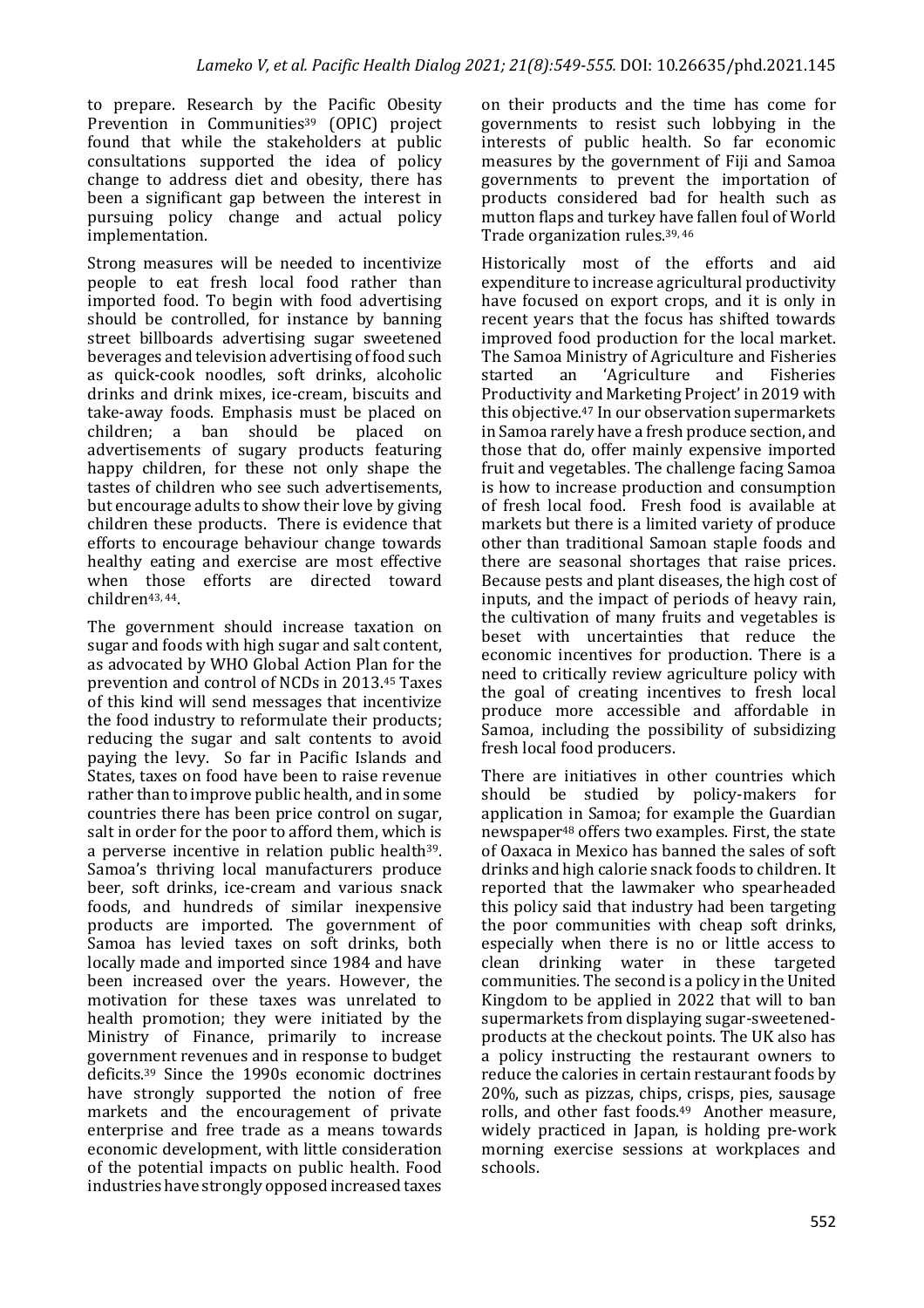#### **CONCLUSION**

The Samoa Ministry of Health is charged with responsibility for public health but the situation discussed in this article strongly suggests that government-wide collaborative efforts are urgently needed. Government needs to move beyond informing people about the individual behaviour changes needed to be healthy, towards actions that supports, empowers and incentivizes behaviour change by families, and communities. Like other Pacific Island developing countries Samoa carries an expensive double burden of disease, not only NCDs but endemic gastrointestinal, respiratory and other infectious diseases. The challenges we have outlined are structural. The influence of globalization and rapid economic change has created an 'obesogenic' environment in which the incidence and prevalence of NCDs and the cost of treating them will continue to rise unless a multi-sectorial approach is adopted to significantly reduce the prevalence of obesity.

#### **Acknowledgement**

Centre for Samoan Studies, at National University of Samoa, and the Pacific Medical Association.

#### **Conflict of interest** None

### **REFERENCES**

- 1. Gortmaker SL, Swinburn BA, Levy D, et al. changing the future of obesity: science, policy and action. Lancet 2011; 378: 838-47
- 2. World Health Organization. STEPS survey: risks factors of NCS: Samoa 2013. World Health Organization 2013. Accessed Jan 3, 2021. Htpp://:/Users/rleach/Downloads/Samoa-

Finak-Fact-Sheet-2013/PDF.

- 3. Western Pacific regional action plan for the prevention control of non-communicable<br>diseases: 2014-2020. World Health diseases: 2014-2020. World Health Organization. 2014. Accessed Ian 3 2021. http://www.wpro.who.int/publications/PU B\_9789290223337/en/
- 4. McGarvey ST, Seiden A. Health, well-being, and social context of Samoan migrant populations. NAPA Bull.  $2010: 34:213-28$ .
- 5. Hawley NL, McGarvey ST. Obesity and diabetes in Pacific Islanders: the current burden and the need for urgent action. Currr Diab Rep. 2015; 15(29). Accessed April 14, 2021. Doi:https://doi.org/10.1007/s11892-015- 0594-5
- 6. Lin S, Naseri T, Linhart C, Morrel S, Taylor R, McGarvey ST, Magliano D, Zimmet P. Trends in diabetes and obesity in Samoa over 35 years, 1978-2013. Diabetic Medicine 2016. doi:10.1111/dme.13197
- 7. McLennan AK, Jayaweera H. Noncommunicable diseases and risk factors in migrants from South Asian countries: Literature review and scoping report. University of Oxford. 2014. Accessed January 20, 2021. https://www.compas.ox.ac.uk/wpcontent/uploads/RR-2014-Non Communicable\_Diseases\_South\_Asians.pdf
- 8. Non-Communicable Control Policy: 2018-2023. Samoa Ministry of Health. 2018. Accessed Iune 1, 2021. https://www.health.gov.ws/wpcontent/uploads/2019/09/Samoa-NCD-Control-Policy-2018-2023.pdf
- 9. Anderson I. The economic costs of NCDs in Pacific Islands: A Rapid stock take of the situation in Samoa, Tonga, and Vanuatu. The World Bank. 2013. Accessed January 6, 2021. https://openknowledge.worldbank.org/bit stream/handle/10986/17851/865220WP0 Econo0Box385176B000PUBLIC0.pdf
- 10. McCarthy M. World report: the economics of obesity. The Lancet 2004; 2004. Accessed  $June 30.$ DOI:https://doi.org/10.1016/S0140- 6736(04)17613-7
- 11. Finkelstein EA, Strombotne KL. The economics of obesity. Am J Clin Nutr 2010; 91:1502S-24S. Accessed June30, 2021. https://doi.org/10.3945/ajcn.2010.28701E
- 12. World Health Organization. Obesity and overweight: Fact Sheet number 311
- Geneva: WHO; 2015. Accessed January 2021. http://www.who.int/mediacentre/factshee ts/fs311/en/
- 13. World Health Organization. Obesity and overweight: Fact sheet 2014. Geneva: WHO. 2014. Accessed Dec 2020. Htpp://www.wpro.who.int/mediacentre/fa ctsheets/obesity/en/.
- 14. McGarvey ST. Cardiovascular disease risk factors in Samoa and American Samoa, 1990-1995. Pacific Health Dialogue 2001; 891): 157-162
- 15. Lameko V. Obesity in Samoa: culture, history and dietary practices. Journal of Samoan Studies. 2020;10:30-48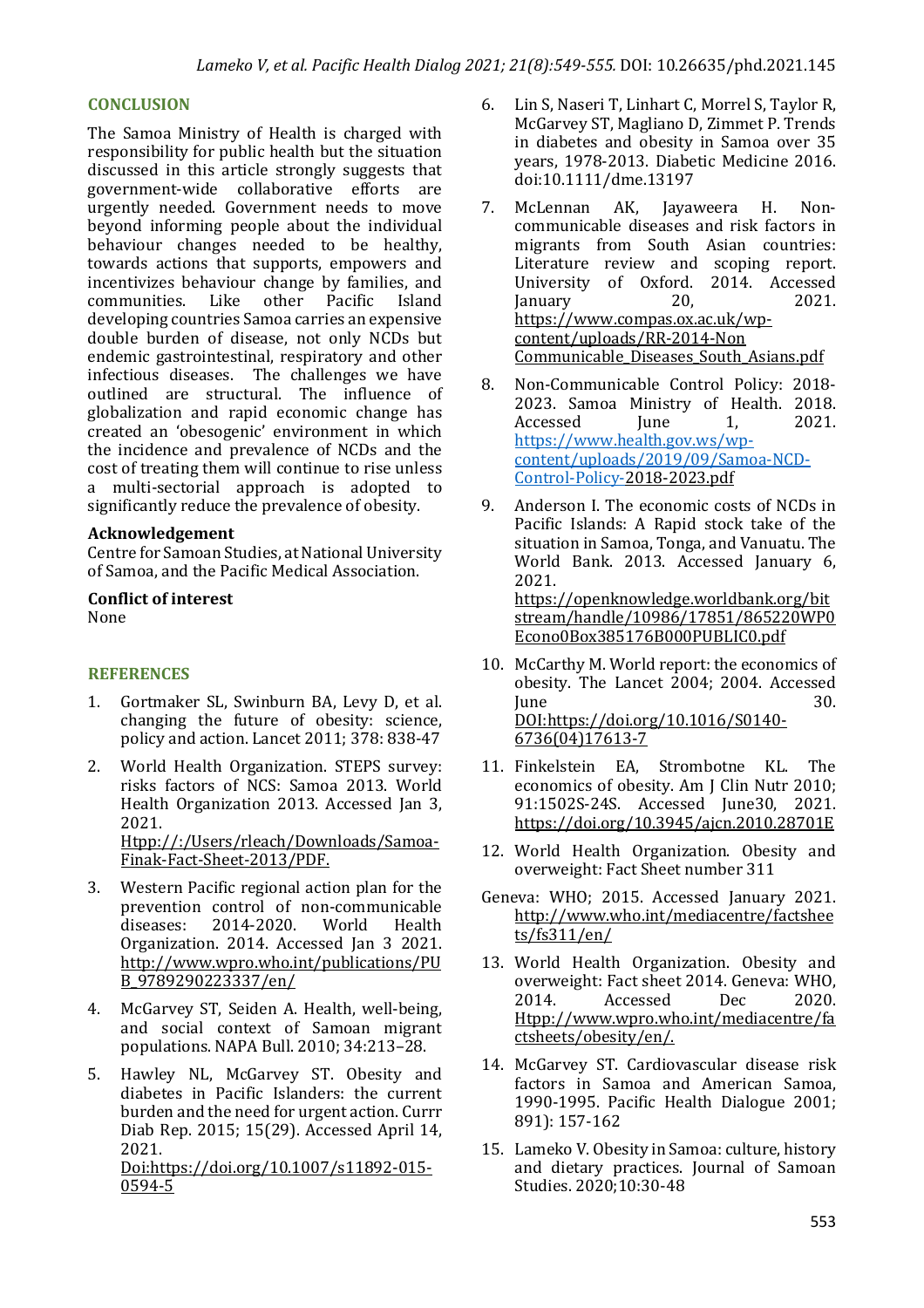- 16. McLennan A, Ulijaszek SJ. Obesity why understanding colonial history and social change is important. Public health Nutrition 2014; 18 (8) 1499-1555
- 17. Parkinson S. Nutrition Trends in Some South Pacific Islands. In RV Cole Ed. Women in Development in South Pacific countries: Barriers and Opportunities. Australian National University Development Studies Center: Canberra, 1985.
- 18. Minz SW. Sweetness and power: the place of sugar in modern history. Elisabeth Sifton Books, Viking; 1985
- 19. Global Action Plan for the global strategy for the prevention and control of NCDs: 2013-2020. WHO. 2013. Accessed February 10, 2021. http://whqlibdoc.who.int/publications/20 13/eng.pdf
- 20. Gewertz D, Fujikura T, Errington F. Noodle Narratives: The Global Rise of an Industrial Food into the Twenty-First Century. University of California Press: California, 2013.
- 21. Coyne T. Lifestyle diseases in pacific communities: technical report. Secretariat of the Pacific Communities. 2000. Accessed March 23, 2021. https://phd.spc.int/programmes/noncommunicable-diseases
- 22. Wang D, Hawley N, Thompson A, "et al." Dietary pattern are associated with metabolic outcomes among adults Samoans in a cross-sectional study. The Journal of *Nutrition*  2017. Accessed June 1, 2021. Httpp://jn.nutrition.org
- 23. Baylin A, Deka R, Tuitele J, "et al." INSIG2 variants, dietary patterns and metabolic risk in Samoa. European Journal of Clinical *Nutrition* 2013; 67: 101-107
- 24. Simoes A. Samoa's exports and imports. Observatory of Economic Complexity, 2019. Accessed Iune 1, 2021. https://oec.world/en/profile/country/ws m/.
- 25. Seiden A, Hawley NL, Schultz D, et al. Longterm trends in food availability, food prices, and obesity in Samoa. Am *J Hum Biol* 2012; 24:286–95.
- 26. McGarvey ST et al. Newly found, 'thrifty' genetic variant influences Samoan obesity. Brown University News. July 25, 2016. Accessed December 20, 2020.

https://www.brown.edu/news/2016-07- 25/samoagene

- 27. Samoa Bureau of Statistics. Report on Samoa Agricultural Survey. Government of Samoa, Apia, 2016.
- 28. Schoeffel P, Meleisea A. 2016. Pacific Horticultural and Agricultural Market Access Program (Phama) URS Australia Pty Ltd, 2016.
- 29. O'Meara TI. Samoan Planters: tradition and economic development in Polynesia (Case Studies in Cultural Anthropology). Chicago, Holt Rinehart and Winston Inc, 1990.
- 30. Arthur T N. Village Development, Socioeconomic Change and The MIRAB Model 1975-2019: Case Studies Of Four Villages In Samoa, PhD Thesis, National University of Samoa, 2019.
- 31. Edberg M. Essentials of health behaviour: An introduction to Social and Behavioural Theory Applied to Public Health. Jones & Bartlett Publishers, Inc; 2007.
- 32. Aizen I, Fishbein M. Attitudes and normative beliefs as factors influencing behavioural intentions. *Journal of Personality and Social Psychology* 1972; 21(1):1-9.
- 33. Ajzen I. (1985). From intention to action: A theory of planned behavior. In: J. Kuhl J. Beckmann J. ed. Action control: From cognition to behavior. Springer-Verlag; 1985: 11-40.
- 34. Rosenstock IM, Strecher VI, Becker MH. Social learning theory and the Health Belief Model. *Health Educ Q* 1988;15(2): 175-83
- 35. Swinburn B., Eager G, Raza F. Dissecting obesogenic environments: The development and application of a framework for identifying and prioritizing environmental interventions for obesity. *Preventive Medicine* 1999: 29(6): 563-70.
- 36. Ulijaszek S. 2005. Modernization, migration and nutritional health of Pacific Island populations. *Environ Sc* 2005; 12: 167-76
- 37. Health Sector Plan: 2018-2023. Samoa Ministry of Health. 2018. Accessed June 2, 2021. Htpp://samoanministryofhealth.gov/
- 38. National non-communicable diseases control policy: 2017-2022. Samoan Ministry of Health, Apia, 2017.
- 39. Thow AM, Snowdon W, Schultz J, Leeder S, Vivili P, Swinburn BA. The role of policy in improving diets: experiences from the Pacific Obesity Prevention in Communities